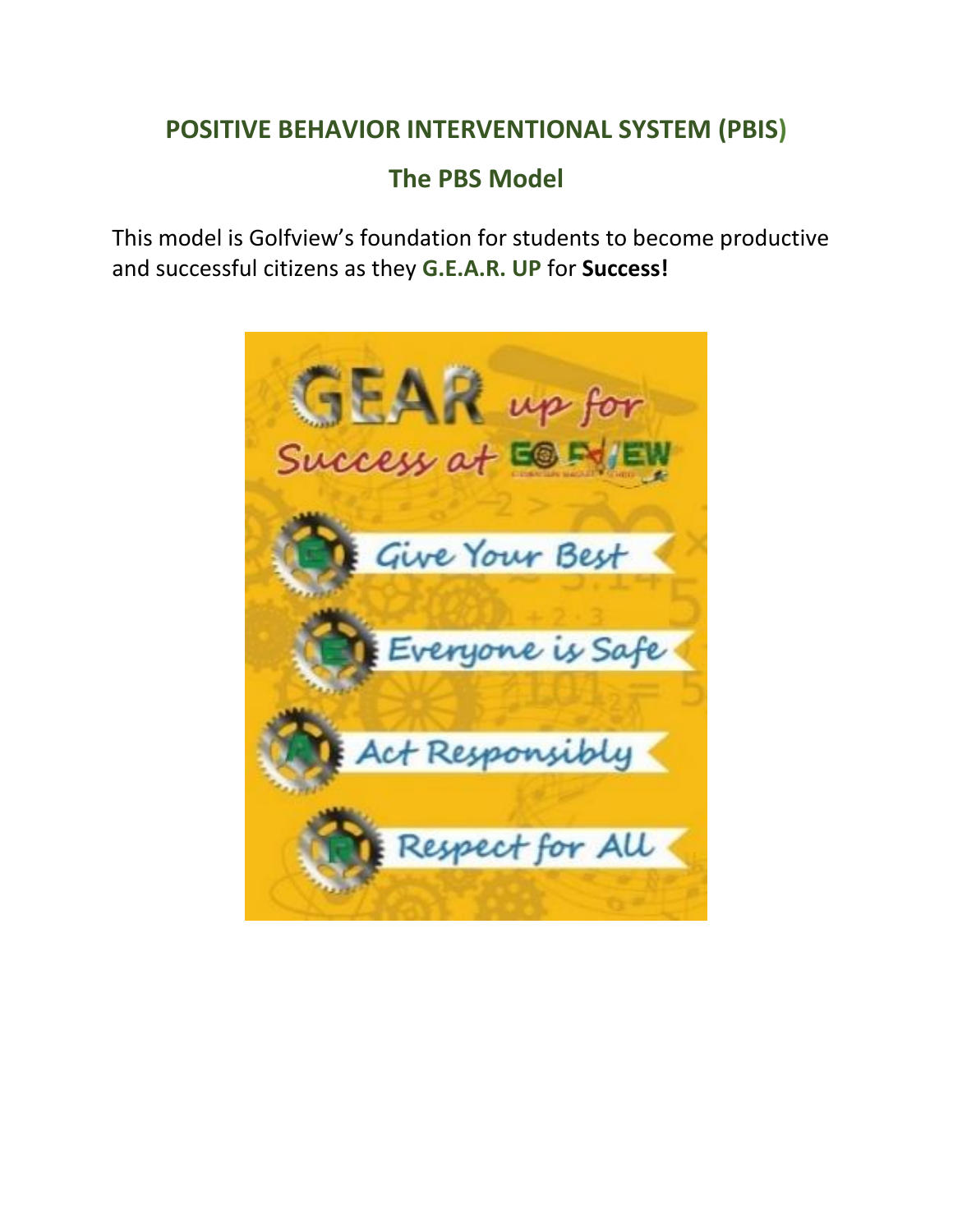## **What is PBIS**

**TEIR 1:** Tier 1 practices and systems establish a foundation of regular, proactive support while preventing unwanted behaviors. Schools provide these universal supports to all students, school-wide.

**TEIR 2:** Tier 2 practices and systems support students who are at risk for developing more serious problem behaviors before those behaviors start. These supports help students develop the skills they need to benefit from core programs at the school.

**TEIR 3:** At Tier 3, students receive more intensive, individualized support to improve their behavioral and academic outcomes. At this level, schools rely on formal assessments to determine a student's need.

**GOLFVIEW'S MISSION:** Golfview Elementary Partners with parents and community to help our students **G.E.A.R. UP** for success!

**GOLFVIEW'S VISION:** Golfview Elementary will create a nurturing and supportive environment that, in-turn, creates a culture of career and college readiness through **STEAM**.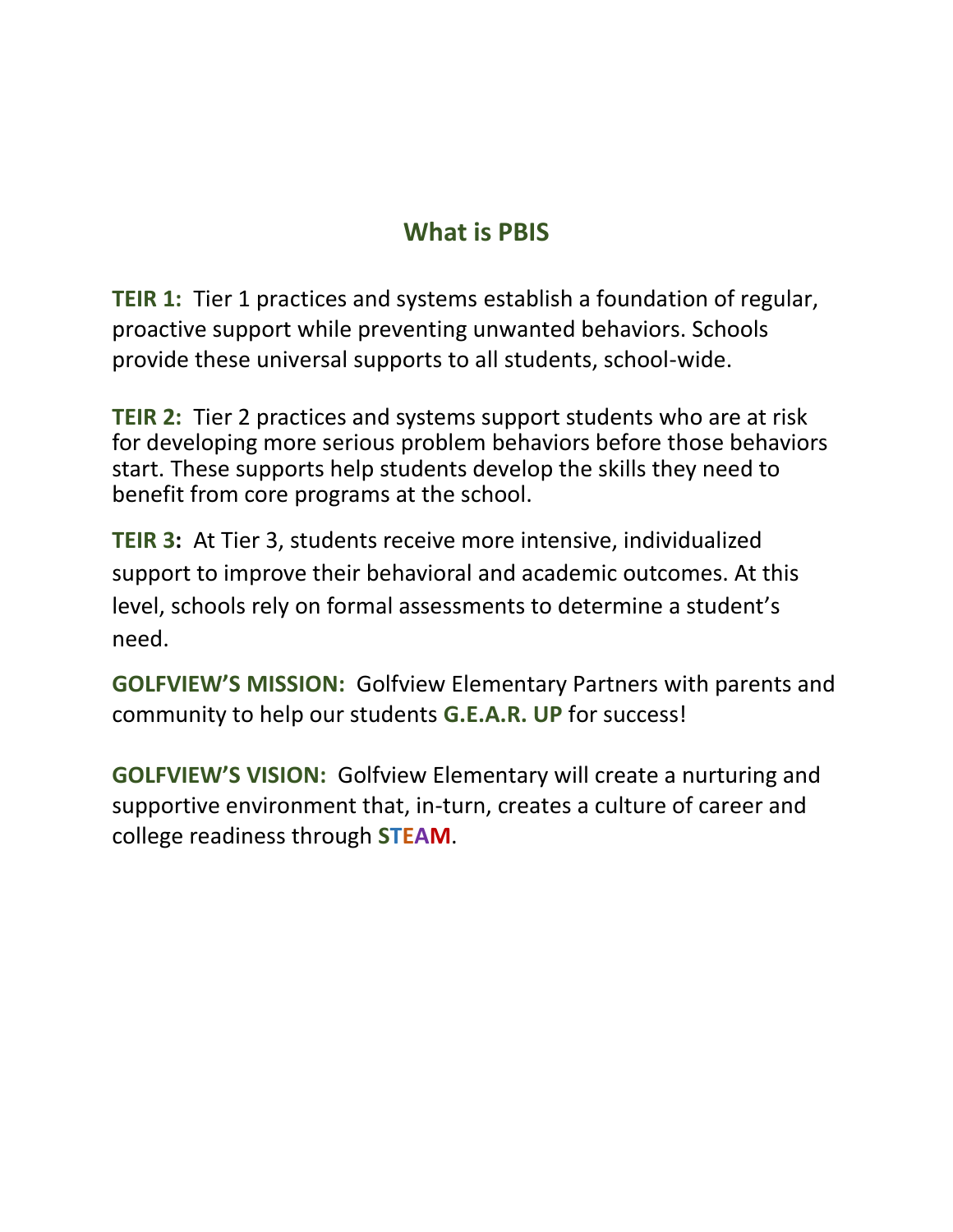## **STUDENT GOOD BEHAVIOR INCENTIVES GUIDELINE**

Incentives for good behavior is school-wide, based on using Golfview-s Bobcat Bucks to promote good behavior. For all events students are required to have no referrals, 3 or less absences, and 4 or less tardies to school.



First Semester - (August) Popsicle Party – 10 Bobcat Bucks, (September) Board Games – 20 Bobcat Bucks, (October) BOOnanza – No Bucks Needed, (November) Movie and Popcorn – 25 Bobcat Bucks, (December) Hot Chocolate and Peppermint – 15 Bobcat Bucks.

Second Semester – (January) Ice Cream Social – 15 Bobcat Bucks, (February) Glow Party – 20 Bobcat Bucks, (March) Kickball Game: Students vs Rockledge Police Department and Fire Department – 30 Bobcat Bucks, (April) Spring Egg Hunt – 30 Bobcat Bucks, and (May) Celebration Dance – No Bobcat Bucks.